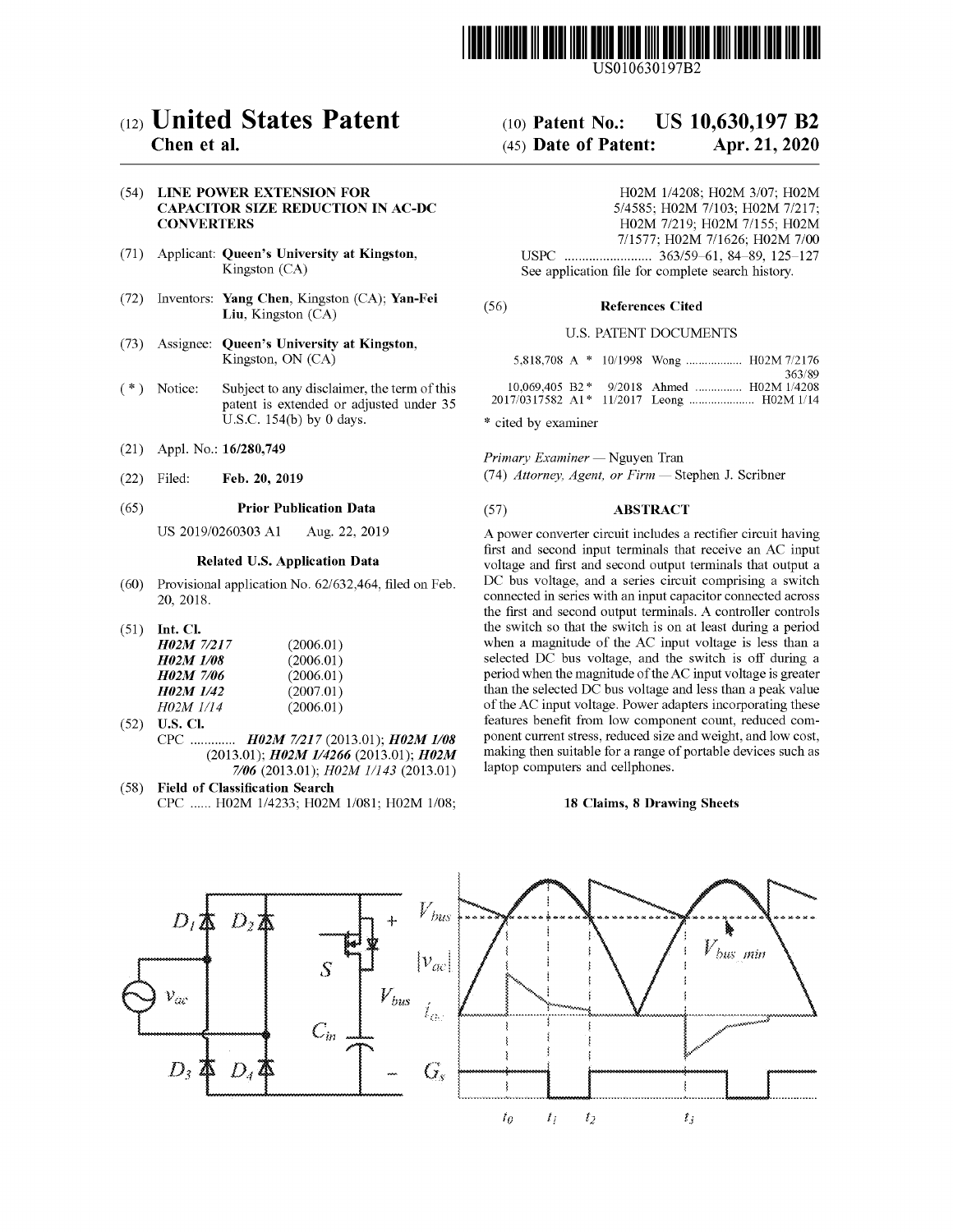

Fig. 1 (Prior Art)



Fig. 2 (Prior Art)

# DC VOLTAGE ON 100UF CAPACITOR

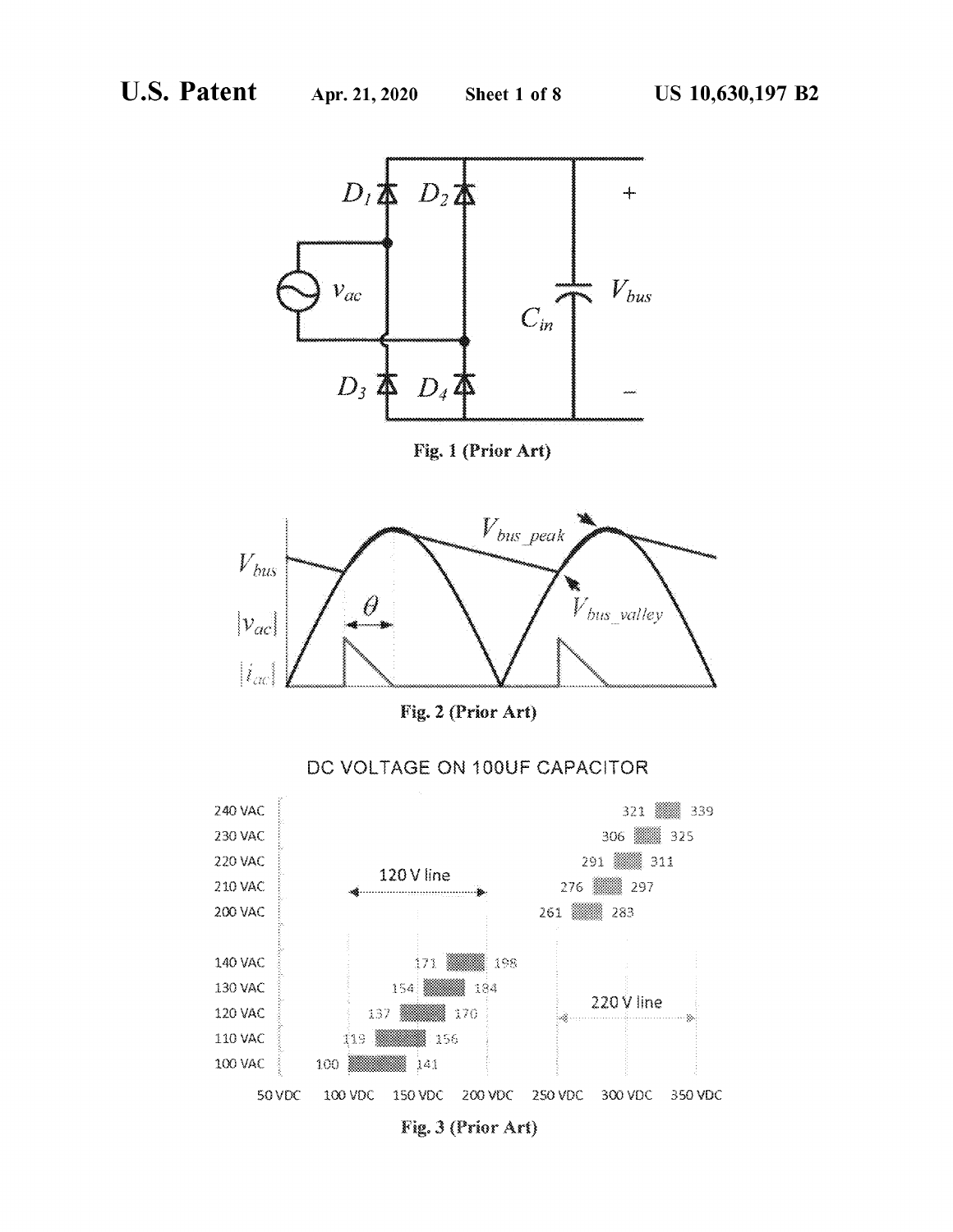

Fig. 4A



Fig. 4B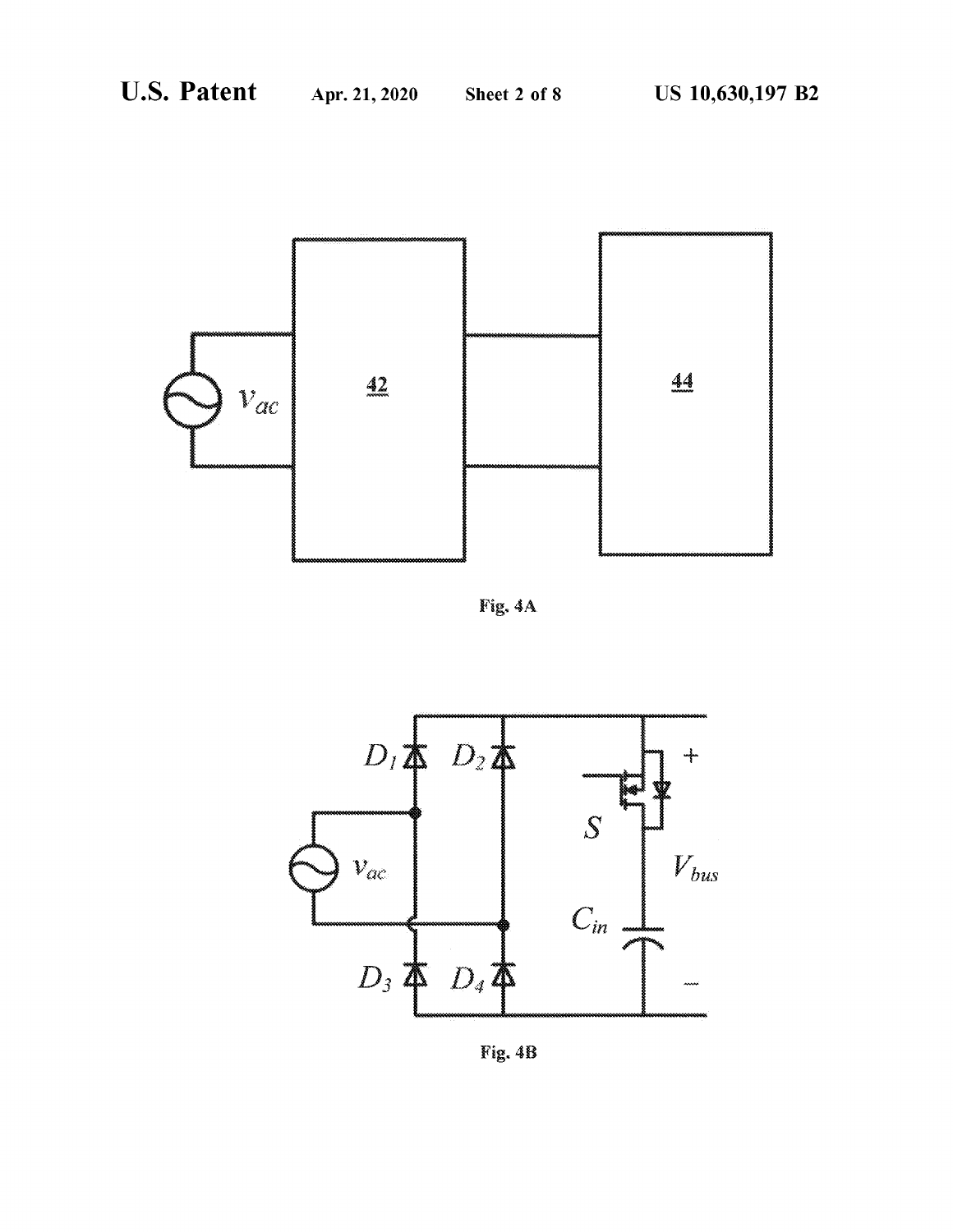





Fig. 5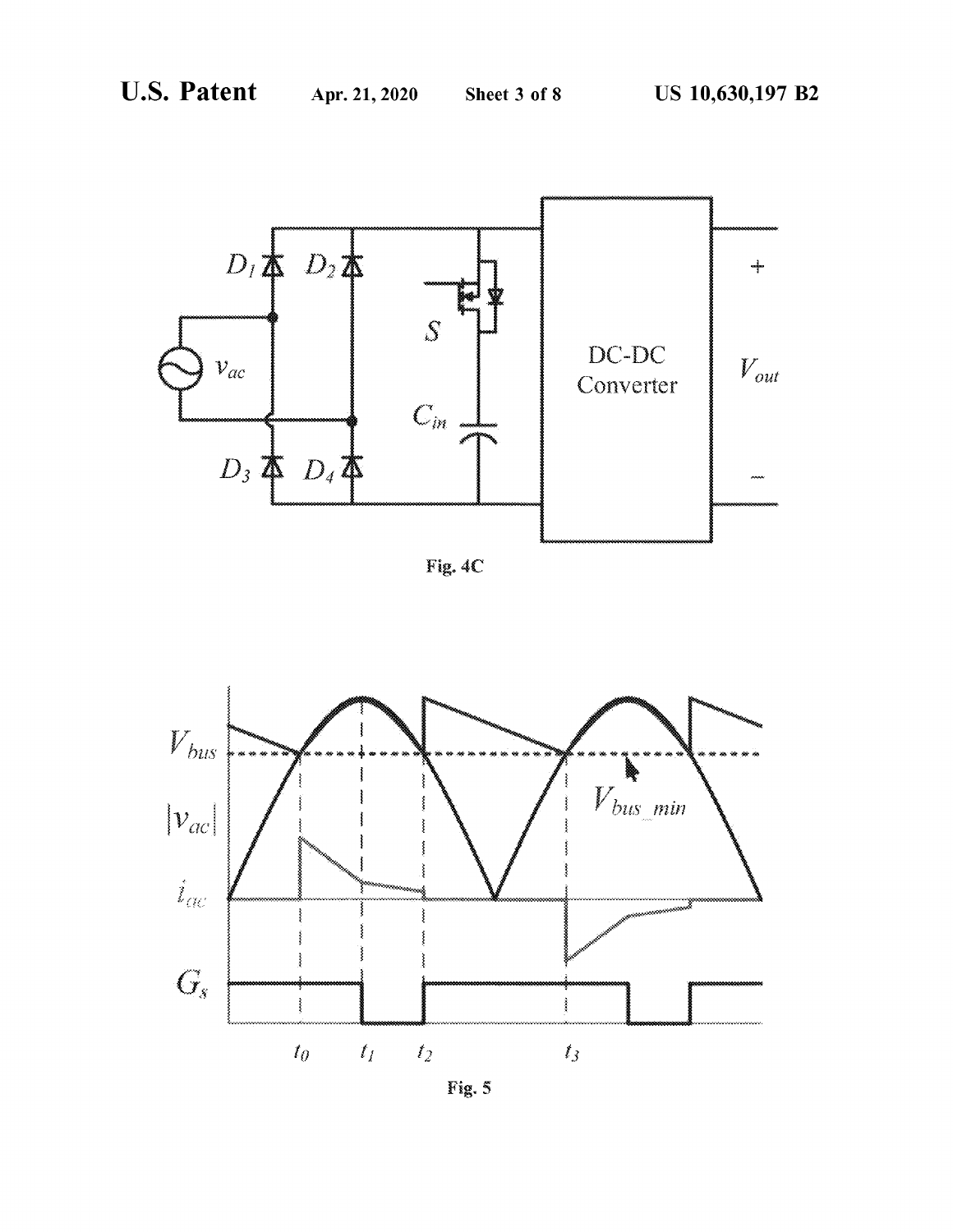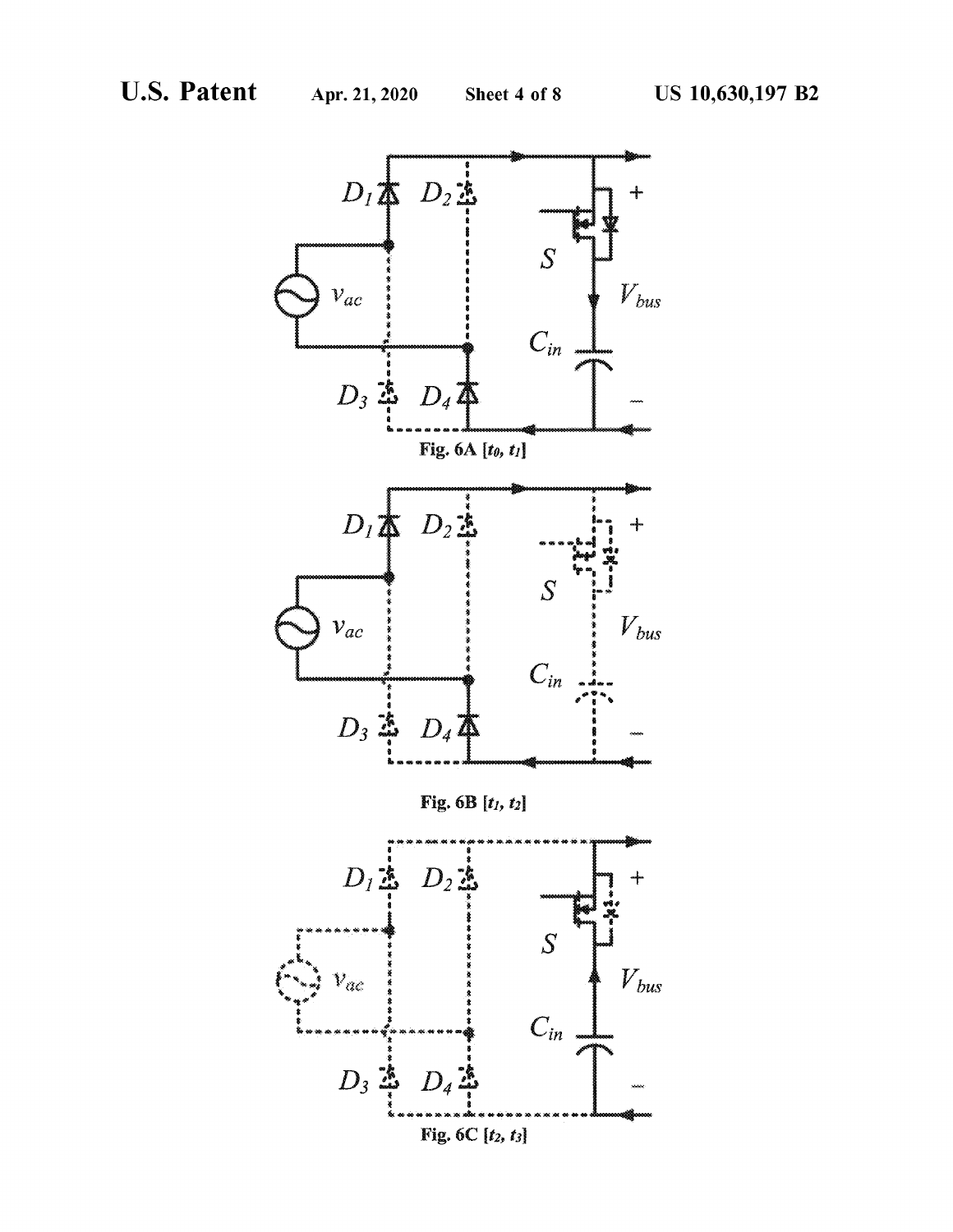

Fig. 7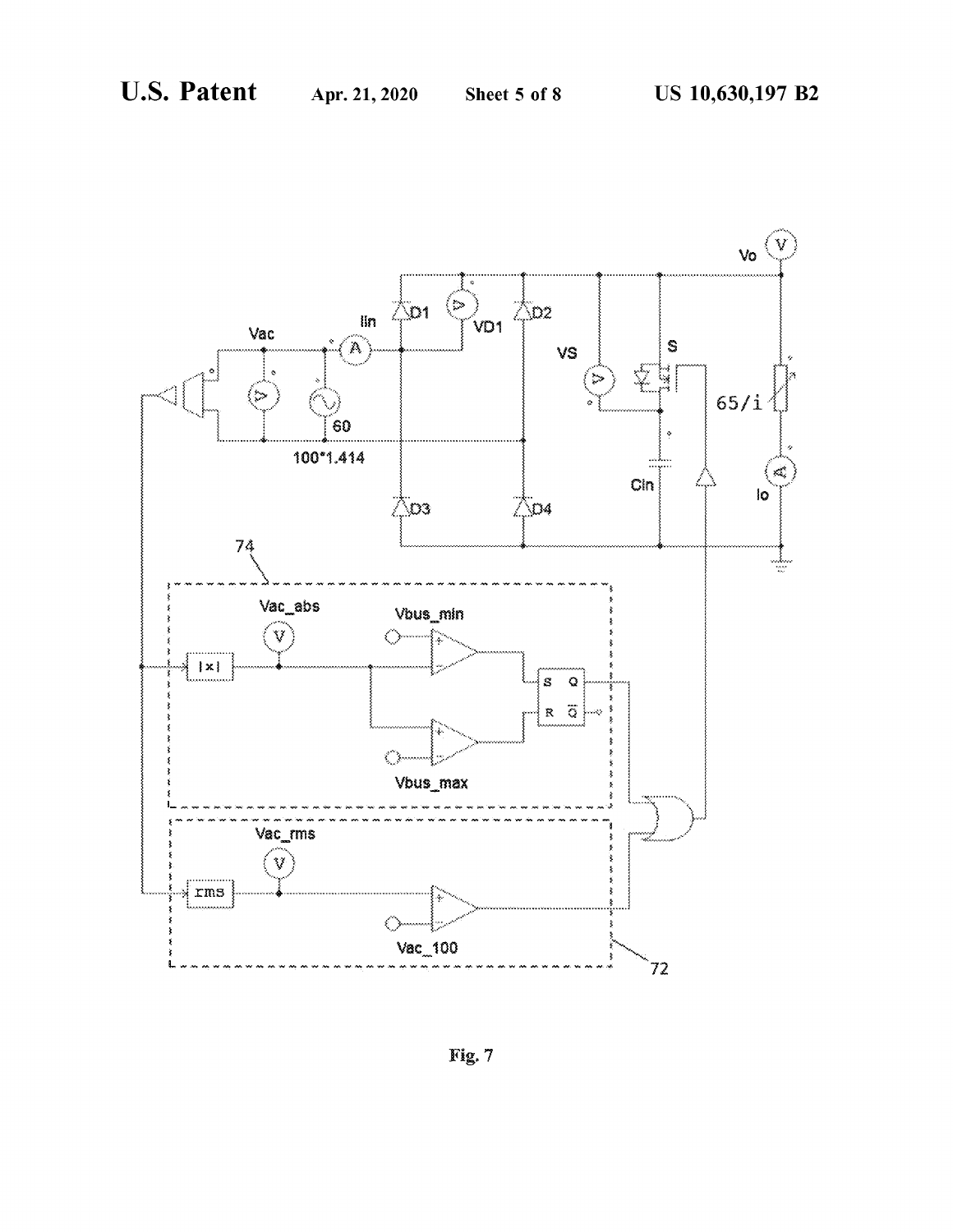

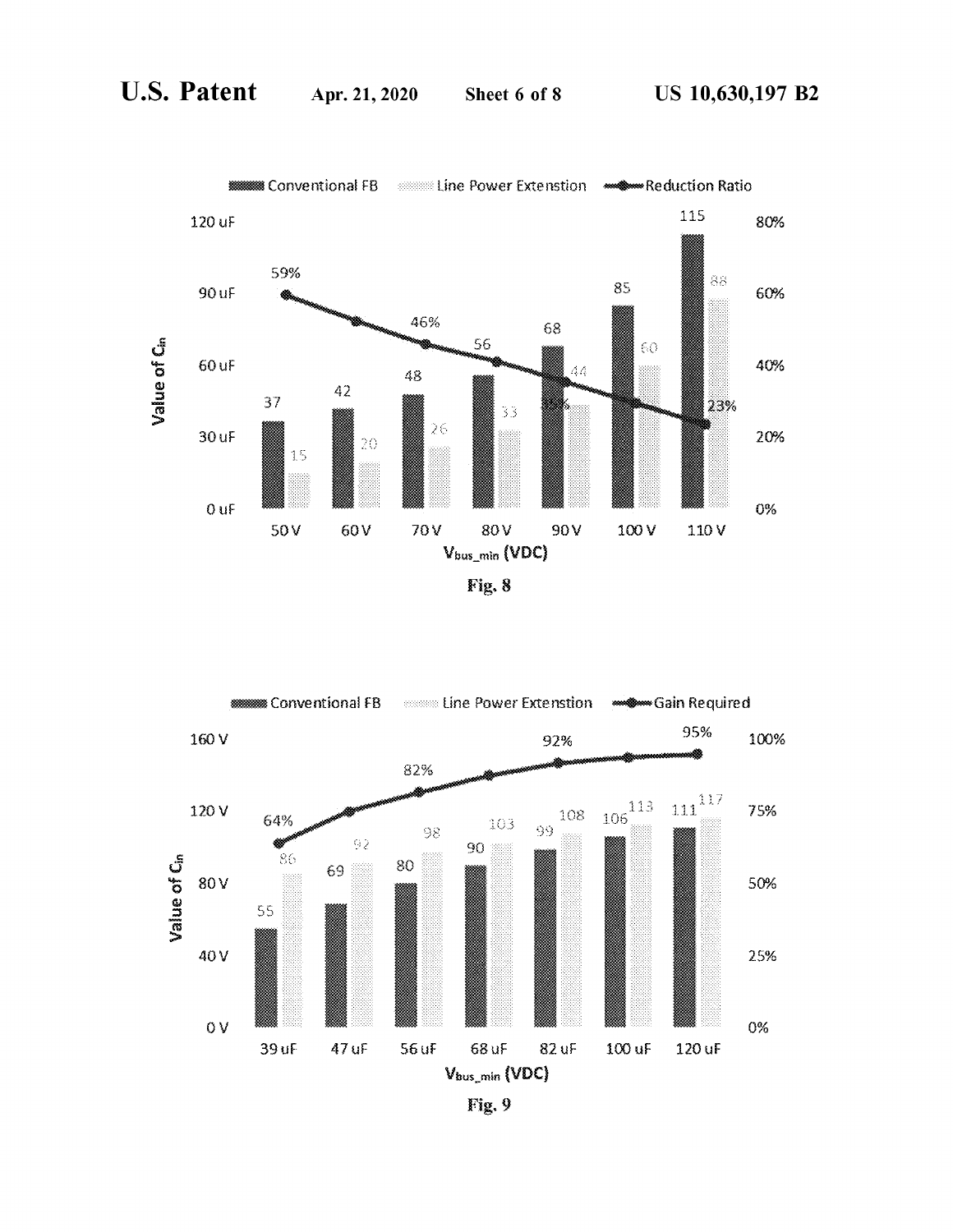



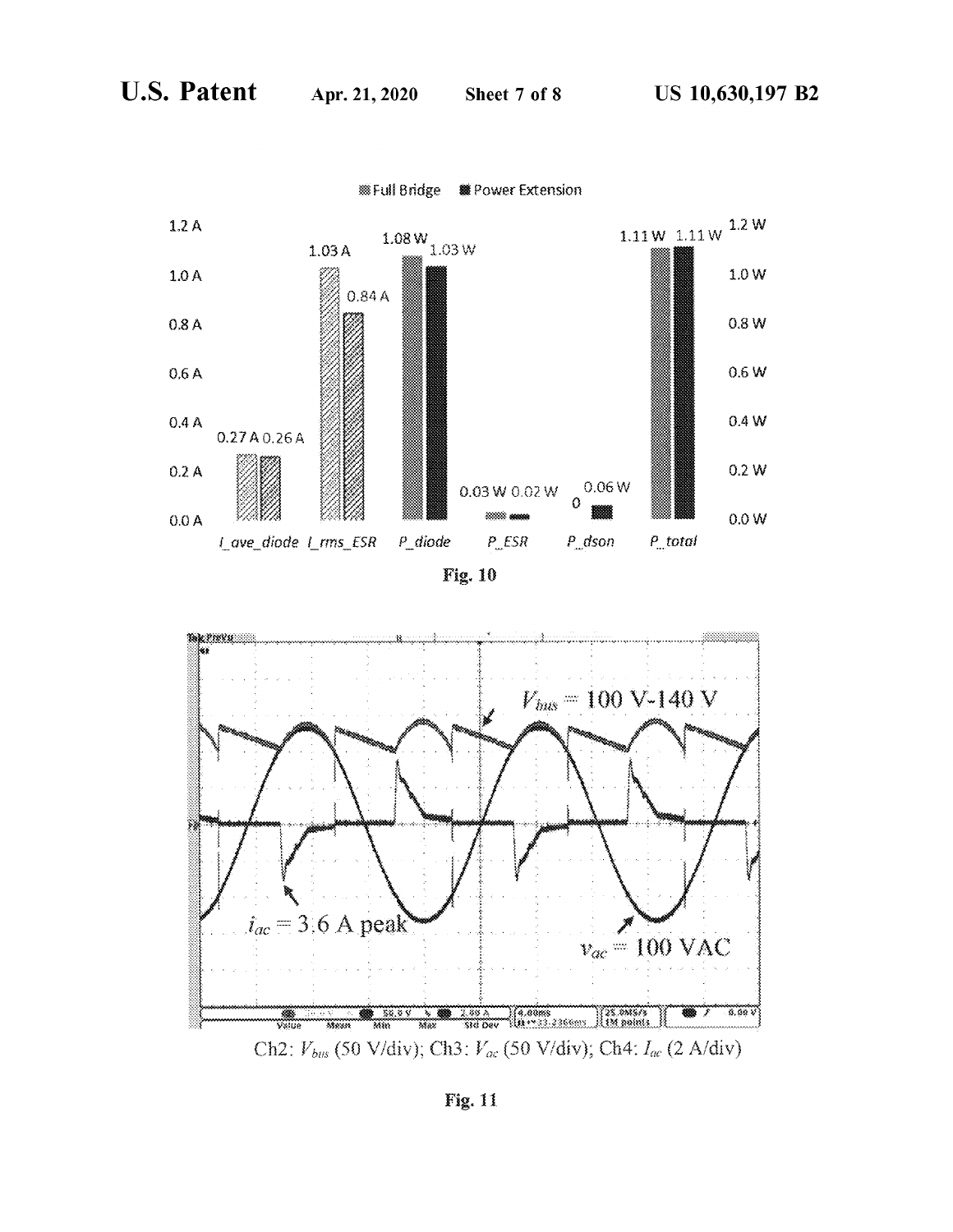

**Fig. 12**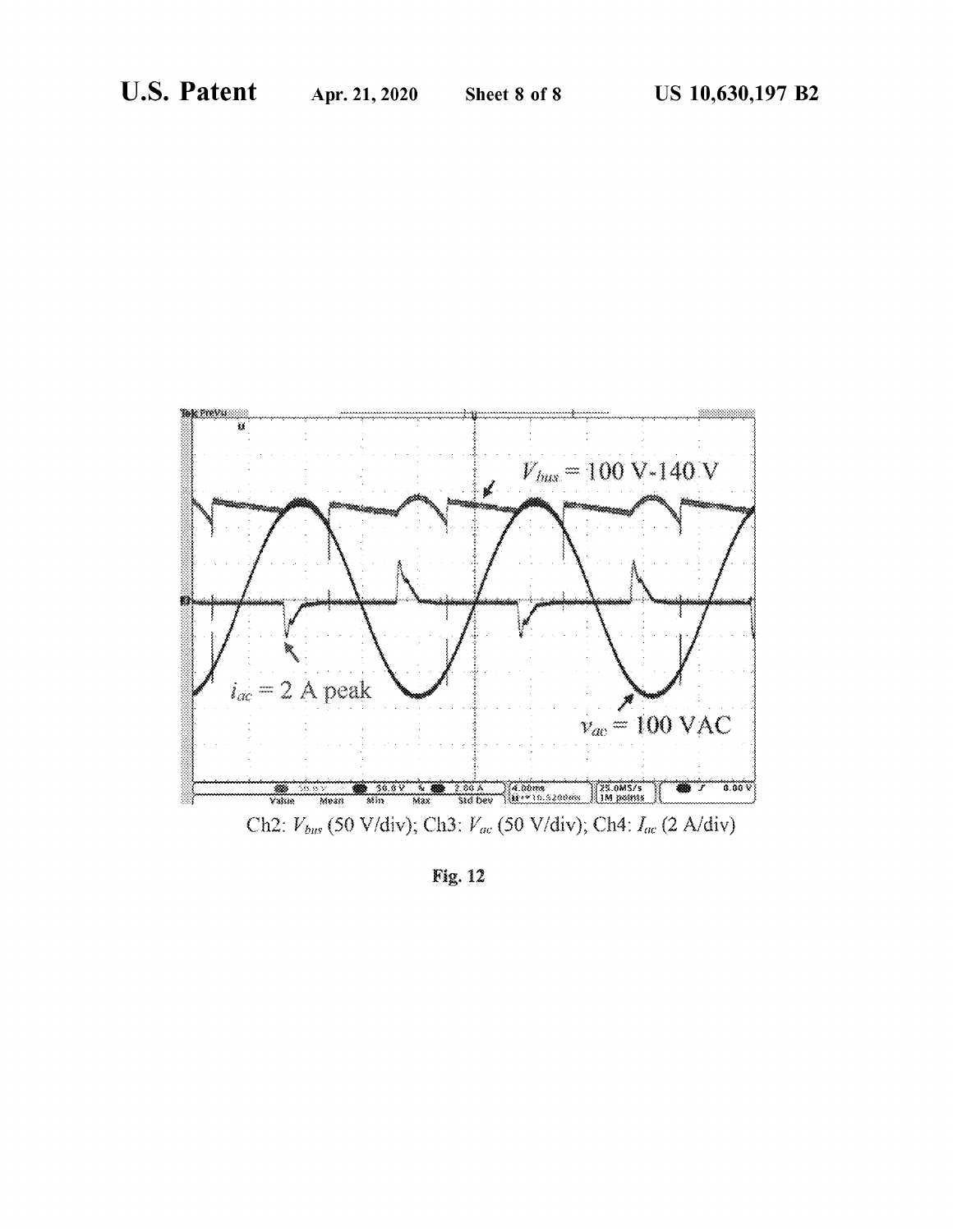5

# **LINE POWER EXTENSION FOR CAPACITOR SIZE REDUCTION IN AC-DC CONVERTERS**

# **RELATED APPLICATION**

This application claims the benefit of the filing date of Application No. 62/632,464, filed on 20 Feb. 2018, the contents of which are incorporated herein by reference in their entirety.

### **FIELD**

This invention relates to AC-DC power adapters for portable electronic devices such as laptop computers and cellphones. In particular, this invention provides circuits and methods that extend the duration that the AC line provides power to the load in each line cycle, so that the size of an input capacitor can be reduced.

#### **BACKGROUND**

Technologies associated with power adapters for devices such as laptop computers and cellphones are fast advancing  $_{25}$ as new protocols and devices are unveiled. In addition to wide voltage range and high efficiency, small size is a valued feature for power adapters. With new semiconductor materials and advances in fabrication, size of semiconductors has been reduced significantly. Passive components, which may 30 occupy more than 80% of the converter volume, however, generally cannot be reduced in size. With the recent development of USB Power Delivery, power adapters are designed for 15-60 W. At such power level, power factor correction is not mandatory. Thus, a full bridge rectifier  $D_1$ - $D_4$  and a buffering electrolytic capacitor  $C_{in}$  as shown in FIG. 1 are often used to convert the 100-240 VAC input into DC voltage. In some compact designs, the bulk electrolytic capacitor may take as much as a quarter of the total converter volume. Thus, reducing the capacitor value and size can have significant influence on the converter size.

A prior approach to reduce the energy storage of  $C_{in}$  was proposed in Published European Patent Application No. EP2750274A1. Compared to a conventional full bridge  $_{45}$ approach as shown in FIG. 1, that approach required an additional capacitor and two additional diodes, and more complex control logic, which increased cost and size of the circuit, and effectively cancelled much of the reduction in overall power converter size that was achieved by reducing 50 the size of the input capacitor.

#### **SUMMARY**

According to one aspect of the invention there is provided 55 a power converter circuit, comprising: a rectifier circuit having first and second input terminals that receive an AC input voltage, and first and second output terminals that output a DC bus voltage; a series circuit connected across the first and second output terminals, the series circuit 60 comprising a switch connected in series with an input capacitor, and a controller that controls the switch so that the switch is on at least during a period when a magnitude of the AC input voltage is less than a selected DC bus voltage, and the switch is off during a period when the magnitude of the 65 AC input voltage is greater than the selected DC bus voltage and less than a peak value of the AC input voltage.

In one embodiment the controller controls the switch so that the switch is turned off when a capacitor voltage reaches a peak value of the magnitude of the AC input voltage.

In one embodiment the controller controls the switch so that the switch is turned off at a selected time at or between a first instant when the magnitude of the AC input voltage is a peak value and a second instant when the magnitude of AC input voltage is equal to the DC bus voltage.

In one embodiment the controller controls the switch so that the switch is turned on when the magnitude of the AC line voltage decreases to the DC bus voltage.

In one embodiment the controller controls the switch so that the switch is turned off when the magnitude of the AC line voltage decreases to a selected voltage lower than a peak value of the magnitude of the AC input voltage.

In one embodiment the rectifier circuit comprises a full bridge rectifier having four diodes.

Embodiments may be for use with a DC-DC converter 20 selected from a flyback converter, a resonant converter, a Buck converter, a Buck-boost converter, and a forward converter.

In one embodiment the power converter further comprises a DC-DC converter that receives the DC bus voltage and outputs a controlled DC voltage. The DC-DC converter may comprise a flyback converter, a resonant converter, a Buck converter, a Buck-boost converter, or a forward converter. In one embodiment the DC-DC converter comprises a flyback converter. In one embodiment the DC-DC converter comprises a resonant converter.

According to another aspect of the invention there is provided a method for implementing a power converter, comprising: providing a rectifier circuit having first and second input terminals that receive an AC input voltage, and first and second output terminals that output a DC bus voltage; connecting a series circuit across the first and second output terminals, the series circuit comprising a switch connected in series with an input capacitor; and controlling the switch so that the switch is on at least during 40 a period when a magnitude of the AC input voltage is less than a selected DC bus voltage, and the switch is off during a period when the magnitude of the AC input voltage is greater than the selected DC bus voltage and less than a peak value of the AC input voltage.

In one embodiment the method comprises controlling the switch so that the switch is turned off when a capacitor voltage reaches a peak value of the magnitude of the AC input voltage.

In one embodiment the method comprises controlling the switch so that the switch is turned off at a selected time at or between a first instant when the magnitude of the AC input voltage is a peak value and a second instant when the magnitude of AC input voltage is equal to the DC bus voltage.

In one embodiment the method comprises controlling the switch so that the switch is turned on when the magnitude of the AC line voltage decreases to the DC bus voltage.

In one embodiment the method comprises controlling the switch so that the switch is turned off when the magnitude of the AC line voltage decreases to a selected voltage lower than a peak value of the magnitude of the AC input voltage.

In various embodiments, the method comprises using a DC-DC converter to receive the DC bus voltage and output a controlled DC voltage. In various embodiments, the DC-DC converter comprises a flyback converter, a resonant converter, a Buck converter, a Buck-boost converter, or a forward converter.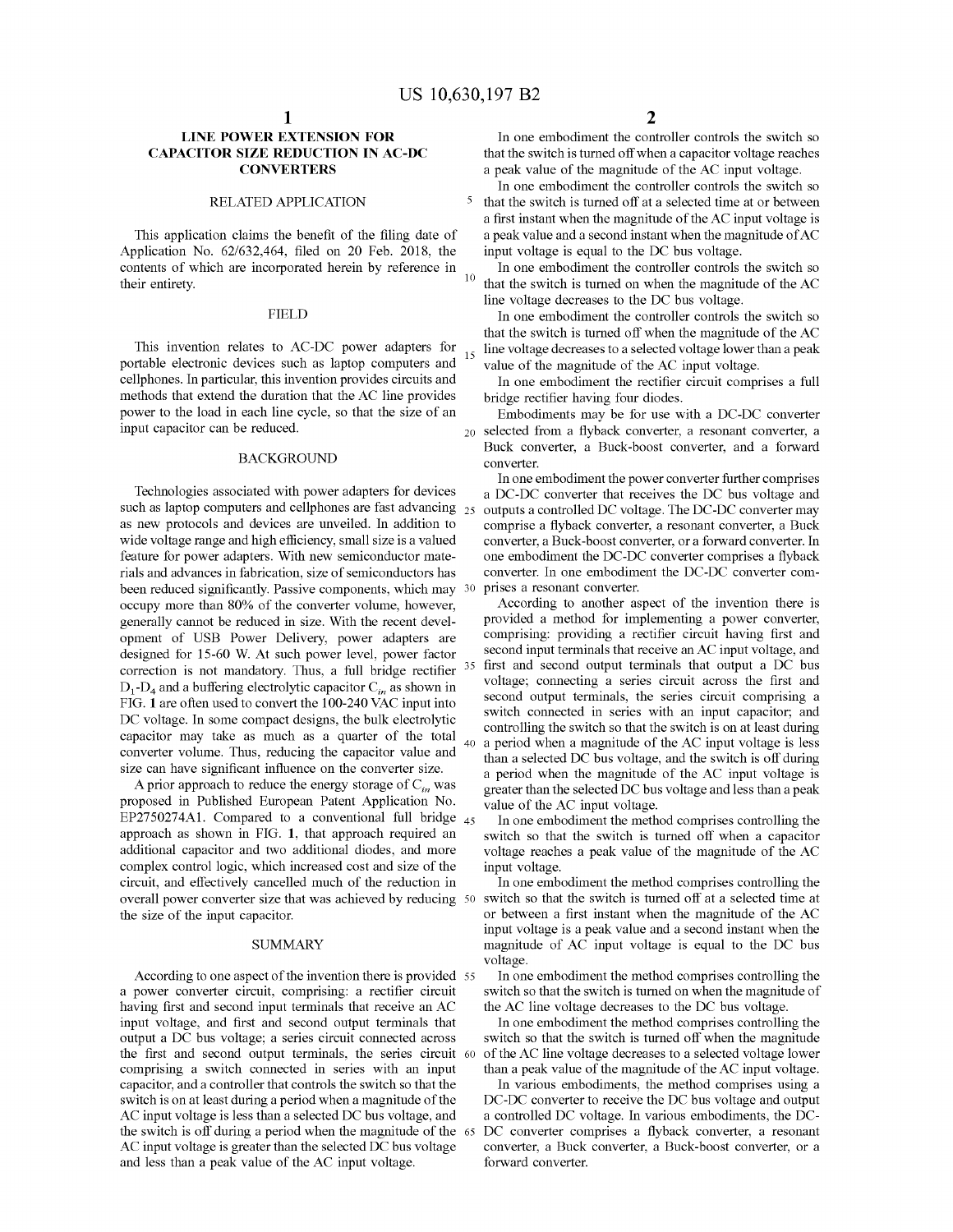$45$ 

## BRIEF DESCRIPTION OF THE DRAWINGS

For a greater understanding of the invention, and to show more clearly how it may be carried into effect, embodiments will be described, by way of example, with reference to the 5 accompanying drawings, wherein:

FIG. 1 is a schematic diagram of a conventional full bridge rectifier circuit without power factor correction, according to the prior art.

FIG. 2 is a diagram showing the full bridge rectifier 10 conduction waveform for the circuit of FIG. 1.

FIG. 3 is a plot showing DC voltage on  $C_{in}$ =100  $\rho$ F for different AC input voltages (VAC rms) and 60 W load power, for the circuit of FIG. 1.

FIG. 4A is a diagram showing a power adapter connected to 15 a portable electronic device, according to one embodiment.

FIG. 4B is a diagram showing a line power extension circuit, according to one embodiment.

FIG. 4C is a diagram showing a line power extension circuit with a subsequent DC-DC converter stage, according 20 to one embodiment.

FIG. 5 is a diagram showing key waveforms for the circuit of FIG. 4B.

FIGS. 6A-6C are schematic diagrams showing operation of the circuit of FIG. 4B during three time intervals, wherein 25 dashed lines show parts of the circuit that are not in operation during each interval.

FIG. 7 is a circuit diagram showing a controller implemented for a line power extension circuit, according to one embodiment.

FIG. 8 shows the results of a simulation comparing the value of  $C_{in}$  required for different  $V_{bus\_min}$  voltages, for a conventional full bridge and a line power extension circuit according to one embodiment.

FIG. 9 shows the results of a simulation comparing 35  $V_{bus\_min}$  at different values of  $C_{in}$ , and the gain required for a subsequent converter stage, for a conventional full bridge and a line power extension circuit according to one embodiment.

FIG. 10 shows the results of a simulation comparing  $40$ current and loss of a conventional full bridge rectifier and a line power extension embodiment.

FIGS. 11 and 12 show performance of a prototype line power extension circuit operating at 60 W and 30 W loads, respectively.

### DETAILED DESCRIPTION OF EMBODIMENTS

According to one aspect, the invention provides methods and circuits for reducing the value and size of an input 50 electrolytic capacitor  $C_{in}$  of an AC-DC converter, by extending the duration that the AC line provides power to the load in each line cycle. According to embodiments, which may be referred to herein as line power extension circuits, the input capacitor energy is used only when the AC voltage is below  $55$  line frequency. The conduction angle  $\theta$  is given in equation a selected level. Capacitor discharging is controlled by an auxiliary switch, while capacitor charging is not changed relative to a conventional circuit. As described herein, line power extension circuits and methods may reduce the input capacitor value and size significantly, relative to conven-60 tional circuits, e.g., a reduction of 33% in an embodiment operating at 60 W output power. Alternatively, when a capacitor value according to a conventional design is used, the DC bus voltage range and the current stress may be reduced, from which the design of a following stage (e.g., a 65) DC-DC converter) may benefit. Embodiments are described in detail below with respect to a full bridge rectifier that

4

converts an AC voltage to a DC voltage (e.g., FIG. 4B). The output of the rectifier is a DC voltage with voltage ripple dependent on the capacitor value and the output power. A subsequent DC-DC converter stage may be used to convert the DC voltage into a controlled DC voltage level (e.g., FIG. 4C). For example, a flyback converter, a resonant converter, a forward converter, a Buck converter, a Buck-boost converter, etc., may be used as the DC-DC converter. Advantageously, in the embodiments  $C_{in}$  functions as both an output capacitor of the line power extension circuit and as an input capacitor of a subsequent DC-DC converter stage. Thus, the need for an additional input capacitor for the subsequent stage is avoided, which reduces size and cost of the AC-DC converter. Further, in the embodiments  $C_{in}$  is not connected directly across the input terminals of the subsequent DC-DC converter stage, and no further capacitors are connected in parallel, thereby avoiding any possible current spike when the auxiliary switch is activated and the need for a current limiting inductor. In implementations such as that shown in FIG. 4A, it will be appreciated that a power adapter 42 incorporating an embodiment as described herein benefits from low component count, reduced component current stress, reduced size and weight, and low cost, making them suitable for a range of portable devices 44 such as laptop

Capacitor Buffering A conventional full bridge rectifier circuit without power factor correction is shown in FIG. 1, and FIG. 2 shows the voltage and current waveforms. In FIG. 2,  $|v_{ac}|$  is the absolute value of the AC line voltage,  $V_{bus}$  is the voltage on the input capacitor  $C_{in}$ , i<sub>ac</sub> is the input current from the AC line, and  $\theta$  is the conduction angle.  $V_{bus\ peak}$  refers to the peak value of a specific AC voltage.  $\frac{1}{100}$   $\frac{1}{100}$   $\frac{1}{100}$   $\frac{1}{100}$   $\frac{1}{100}$   $\frac{1}{100}$   $\frac{1}{100}$   $\frac{1}{100}$   $\frac{1}{100}$   $\frac{1}{100}$   $\frac{1}{100}$   $\frac{1}{100}$   $\frac{1}{100}$   $\frac{1}{100}$   $\frac{1}{100}$   $\frac{1}{100}$   $\frac{1}{100}$   $\frac{1}{100}$   $\frac{1$ voltages covering the range of 100-240 VAC, in other words,  $V_{bus\_max}$  is one fixed value of 240 V\*1.414=340 V. The same applies to  $V_{bus\_valley}$  and  $V_{bus\_min}$  (see FIG. 5). As an example,  $V_{bus}$  is the bus voltage for a following DC-DC converter stage.

computers and cellphones.

When  $V_{bus}$  is lower than the line voltage, the capacitor will be charged until it equals the peak line voltage. After that,  $C_{in}$  will be discharged to power the load until its voltage is lower than the line voltage in the next half line cycle.

At a given AC voltage, the relationship between  $V_{bus\_peak}$ and  $V_{bus\_valley}$  is determined by (1), in which  $P_o$  is the output power and  $\Delta t$  is the discharging time of  $C_{in}$ .

$$
\frac{1}{2}C_{in}(V_{bus\_valley}^2-V_{bus\_peak}^2)=P_o\cdot \Delta t \eqno{(1)}
$$

 $\Delta t$  may be found using equation (2), in which  $f_{line}$  is the AC  $(3)$ 

$$
\Delta t = \frac{\pi - \theta}{2\pi f_{line}} \tag{2}
$$

$$
\theta = \cos^{-1}\left(\frac{V_{bus\_valley}}{V_{bus\_peak}}\right) \tag{3}
$$

If the capacitor value is large enough so that the voltage drop (i.e.,  $V_{bus\_peak} - V_{bus\_valley}$ ) can be neglected, then the capacitor discharging time is approximately  $\frac{1}{2}f_{line}$ . Based on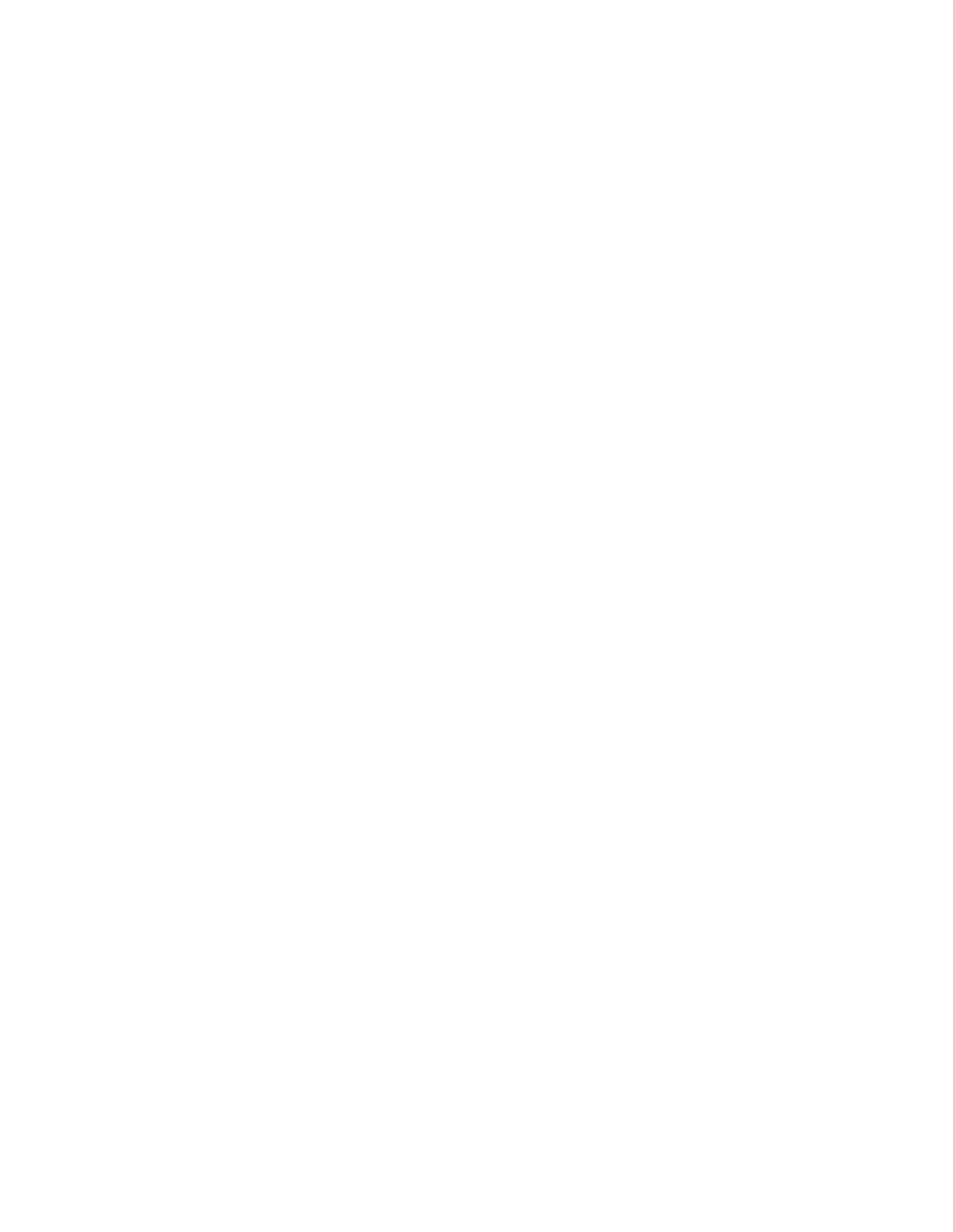5

25

this assumption, the DC voltage range on  $C_{in}$  at different AC voltages may be calculated. For example, FIG. 3 shows the DC voltages on a 100  $\rho$ F capacitor for 60 W power at different AC voltages from 100-240 VAC. As one example, when the input voltage VAC is about 100 Vrms, the DC voltage across the 100 uF capacitor will vary from about 100 to 141 VDC. When the input voltage VAC is 200 Vrms, the DC voltage across the 100 uF capacitor will vary from about 261 to 283 VDC.

As shown in FIG. 3, for universal AC input from 100-240 10 VAC, the maximum  $C_{in}$  voltage  $V_{bus\_max}$  is about 340 V, which is the peak voltage at 240 VAC (i.e., 240 V×1.414=339.34 V). On the other hand, the minimum  $C_{in}$ voltage  $V_{bus\_min}$  is determined by the valley voltage point at 100 VAC. For a given power level,  $V_{bus\_min}$  varies for 15 different  $C_{in}$  values. In this case, with 60 W load and  $C_{in}$ , 100 µF,  $V_{bus\_min}$  is 100 VDC, at which the converter has maximum current stresses.

For 100 VAC, if the minimum DC voltage  $V_{bus\_min}$  is chosen as 100 V, the conduction angle  $\theta$  (as shown in FIG. 20 2) is only  $45^{\circ}$  in a half line cycle (i.e., 25% of the cycle period). The input capacitor provides the power for the remaining 135° of the half line cycle (i.e., 75% of the cycle period). Accordingly, the input capacitor must be of a large value, which translates to a large physical size.

According to one aspect of the invention, drawbacks of the conventional full bridge approach described above are overcome by extending the time that the AC line voltage is used to power the load. When the AC line provides more power to the load, the input capacitor does not need to store 30 as much energy as in the conventional full bridge case. As a result, the capacitor value can be reduced while achieving same bus voltage range.

Referring to the conventional circuit of FIG. 2, it is noted that the AC line provides power only before the peak 35 voltage, even though after that the line voltage is still higher than the  $V_{bus\_min}$ . However, according to embodiments of the invention, the interval after the peak point (i.e., after  $V_{bus\_peak}$ ) until  $V_{bus\_min}$  is also used, increasing the conduction angle  $\theta$ . A controller controls the extent to which the 40 conduction angle is increased. In some embodiments,  $\theta$  is doubled, relative to the conventional case. Effectively, the capacitor discharging time is reduced. Thus, the required capacitor value can be reduced to achieve the same  $V_{bus\_min}$ . Alternatively, with the same capacitor value as in a conven-45 tional design,  $V_{bus\_min}$  can be increased. In applications where a subsequent DC-DC converter stage is used, the voltage gain requirement for the DC-DC stage is reduced, which also reduces the current stress. These features translate into an efficiency improvement or an overall reduction 50 in size of the converter.

FIG. 4B shows an embodiment, referred to herein as a line power extension circuit, including a full bridge rectifier circuit rectifier  $D_1$ - $D_4$  and switch S connected in series with capacitor  $C_{in}$ , S is connected in such a way that the current 55 through the body diode will charge the capacitor  $C_{in}$ . Thus, regardless of the state of S,  $C_{in}$  is always charging when the line voltage is higher than the capacitor voltage.  $C_{in}$  is discharged only when S is turned on.

FIG. 5 shows key waveforms of the embodiment of FIG. 60 4B. In FIG. 5,  $V_{bus}$ , is the output voltage of the line power extension circuit, as well as the input voltage for a subsequent stage (e.g., a DC-DC converter stage).  $|v_{ac}|$  is the absolute value of the AC input,  $i_{ac}$  is the AC input current, and  $G_s$  is the gate signal of the switch S. FIGS.  $6A-6C$  show 65 three states A, B, and C of operation of the embodiment during the positive half line cycle, wherein dashed lines

6

show parts of the circuit that are not in operation. Operation during the negative half cycle is similar to that shown in FIGS. 6A-6C.

State A  $[t_0, t_1]$ : D<sub>1</sub> and D<sub>4</sub> start to conduct at  $t_0$ , at which time  $v_{ac}$  equals  $V_{bus}$ . From  $t_0$  to  $t_1$ , the capacitor voltage increases with  $v_{ac}$ . During this time, S is turned on, in order to reduce conduction loss. In an ideal case, S is turned off at  $t<sub>1</sub>$ , at which time the capacitor voltage reaches the peak value. However, in practice, S may be turned off at a selected time between  $t_0$  and  $t_1$  to achieve optimal performance. The capacitor continues to be charged through the body diode of S to the peak line voltage.

State B  $[t_1, t_2]$ : At  $t_1$ , the input AC voltage reaches peak value and the capacitor  $C_{in}$  is also charged to peak value. After  $t_1$ , the AC voltage will be lower than the peak value. As S turns off at  $t_1$ , the capacitor is disconnected from the load, thus the capacitor voltage remains as the peak line voltage. The load is powered by the AC line directly during  $t_1$  to  $t_2$ , and the AC current is the AC voltage divided by the load resistance. Due to this extended conduction time,  $i_{ac}$  is lower than the conventional full bridge. During  $t_1$  to  $t_2$ , the body diode of S is reverse-biased. The peak voltage stress on S is reached at  $t_2$ , and is equal to  $V_{bus\_max} - V_{bus\_min}$ . Generally, in embodiments operating with input voltage of 100-240 VAC, the voltage stress is below 100 V. It is noted that the switch S is operated (i.e., turn-on and turn-off) when the input AC voltage is low. The voltage stress on S is the difference between the peak AC voltage (e.g., 141 V for 100 Vrms AC input) and the  $V_{bus\_min}$  (e.g., 100 V). In this example, the voltage stress is 41 V (141-100 V). When the input AC voltage is high, the switch S is always turned on. Therefore, a switch such as a MOSFET with voltage rating of 100 V may be used for S.

State C  $[t_2, t_3]$ : After  $t_2, v_{ac}$  reduces below the designed  $V_{bus\_min}$ . S is turned on at  $t_2$ , so that the capacitor energy is used. As the capacitor voltage is maintained at the peak line voltage,  $D_1$  and  $D_4$  will be reverse-biased after  $t_2$ . The capacitor voltage will decrease until it is equal to  $v_{ac}$ . In this case, the capacitor value is selected such that the minimum capacitor voltage at  $t_3$  is equal to the line voltage at  $t_2$ , both at $\mathbf{\tilde{V}}_{bus\_min}$ 

# Controller

An embodiment including a controller is shown in FIG. 7. In this embodiment the controller includes a circuit 72 used to determine the operation mode of the control circuit, *i.e.*, whether line power extension is needed *(i.e., activated, the* switch is off). Line power extension control is activated when the magnitude of the AC voltage is low, i.e., below  $V_{bus\_min}$ ; for example, 100 VAC. For normal operation at, e.g., 120 VAC, the bus voltage should always be higher than the designed  $V_{bus\_min}$ . Thus, there is no need to activate line power extension and the switch remains on, and the circuit operates substantially equivalent to a conventional full bridge rectifier.

The controller also includes a circuit 74 used to determine on/off timing of the switch S. In an ideal case, S should be turned off at the line voltage peak (i.e.,  $V_{bus\_peak}$ ) after which the line will power the load directly. The turn-on timing of S is when the magnitude of the line voltage decreases to a designed  $\mathbf{V}_{bus\_min}.$ 

#### Performance Comparison

A simulation was conducted using PSIM (Powersim Inc., Rockville, Md., USA) to determine the required capacitance value of  $C_{in}$  for a line power extension embodiment and a conventional full bridge, for designs based on different  $V_{bus,min}$  and a 60 W load. FIG. 8 shows simulation results.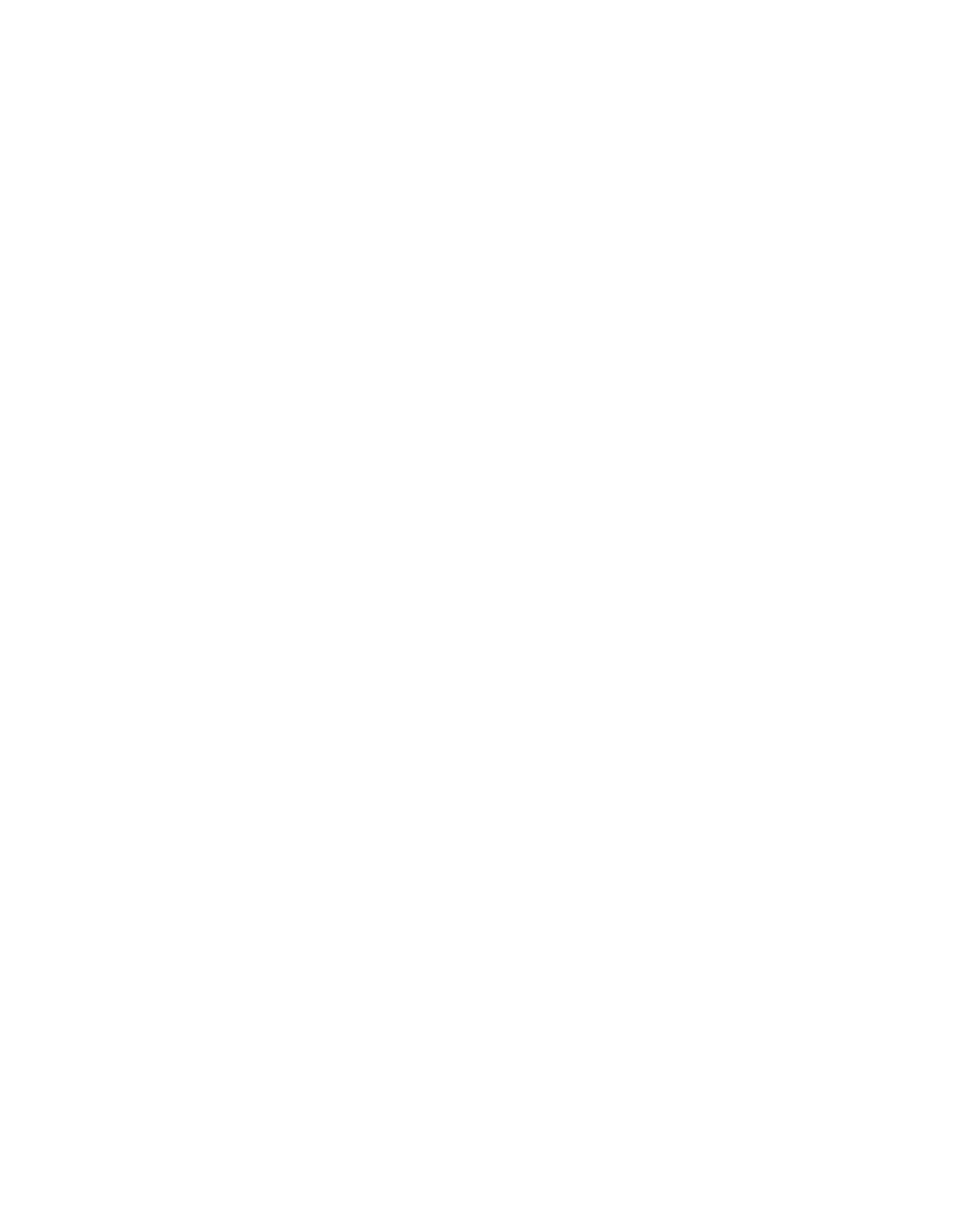As shown in FIG. 8, when  $V_{bus\_min}$  is set at 50 V, then a 37  $\mu$ F capacitance should be used for a conventional full bridge diode rectifier, while only 15 uF is needed for a line power extension embodiment. Thus, a 59% capacitor reduction is achieved for a 50 V design. The capacitor reduction  $\frac{5}{2}$ ratio, shown by the solid line in FIG. 8, decreases as  $V_{bus,min}$ increases, as the AC power conduction angle is reduced. In practice, a typical  $V_{bus\_min}$  design is 90-100 V, at which the capacitance can be reduced by about 33% with line power extension as described herein, relative to a conventional full 10 bridge diode rectifier.

When a line power extension embodiment is implemented with the same capacitance as a conventional full bridge diode rectifier, then  $V_{bus\_min}$  can be increased to relieve the wide voltage gain requirement for a following DC-DC 15 converter stage. FIG. 9 shows the results of a simulation comparing the minimum bus voltage between a conventional full bridge circuit and a line power extension circuit for different  $C_{in}$  values. As shown in FIG. 9, in an extreme case where a 39  $\mu$ F capacitor used, then  $V_{bus\_min}$  for the full 20 bridge is only 55 V, while that for the line power extension circuit is 86 V. When  $V_{bus\_max}$  is 340 V, the normalized voltage gain requirement is reduced from 6.2 to 4 (i.e., 340 V/55 V=6.2; 340 V/86 V=4). That is, the voltage gain requirement for a subsequent DC-DC converter is reduced to 25 only  $64\%$  ( $4/6.2=64\%$ ) of that in the conventional full bridge. As shown in FIG. 9, as the value of  $C_{in}$  increases, the difference in  $V_{bus\_min}$  decreases (due to the conduction angle decreasing), thus the line power extension circuit produces less reduction in the required voltage gain. 30

In a practical case, if an  $82 \mu$ F capacitor is used, then  $V_{bus\_min}$  can be increased from 99 V in a conventional full bridge to 108 V with the line power extension circuit, which is an ~10% improvement. For a following DC-DC converter, e.g., a series resonant converter, this  $10\%$  voltage improve- 35 ment indicates the same amount of current stress reduction. Then, the conduction loss can be reduced to only  $\sim 80\%$  $(=0.9<sup>2</sup>)$  of that in the conventional full bridge case.

Besides a significant current reduction for the following DC-DC converter, current stress in the input rectifiers is also 40 reduced with a line power extension circuit as described herein. FIG. 10 shows the results of a simulation comparing current stress and loss of a conventional full bridge rectifier and a line power extension circuit. In FIG. 10, I\_ave\_diode: average current in diodes D1-D4; I\_rms\_ESR: RMS current 45 in  $C_{in}$ ; P\_diode: power loss diodes D1-D4; P\_ESR: power loss in  $C_{in}$ ; P\_dson: conduction loss in switch S; P\_total: total power loss. In this example the diode loss was calculated based on 0.95 V forward voltage drop for a bridge rectifier (e.g., Micro Commercial Components, Part No. 50 LB6S), while the MOSFET conduction loss P\_dson d n was calculated based on  $R_{dson}$  of 85 mOhms (e.g., STMicroelectronics, Part No. STF43N60DM2). It can be observed that the diode bridge has significantly higher loss as compared to the additional switch. The extra loss created by the addi- 55 tional switch can be compensated by the reduced current stress in the diode bridge, so that the total loss P\_total in the conventional circuit and the line power extension circuit are same in this example. However, if the losses in the EMI filter are also considered, then the line power extension circuit 60 reduces the total loss.

### **WORKING EXAMPLE**

A 60 W prototype was built according to the circuit of 65 FIG. 4B and the parameters shown in Table 1. For  $C_{in}$ , a total of 60  $\mu$ F (56  $\mu$ F electrolytic+4.7  $\mu$ F ceramic) capacitance is

needed to maintain  $V_{but\_min}$  at 100 VDC for 100 VAC. As a comparison, 85  $\mu$ F (82  $\mu$ F electrolytic+3.3  $\mu$ F eeramic) should be used to achieve same input voltage range.

**TABLE 1** 

| Design parameters.           |                                                   |  |  |  |
|------------------------------|---------------------------------------------------|--|--|--|
| Input AC voltage             | 100-240 VAC                                       |  |  |  |
| Operation of Line Power      | 100 VAC                                           |  |  |  |
| Extension                    |                                                   |  |  |  |
| Operation as Full Bridge     | 110-240 VAC                                       |  |  |  |
| Output Power                 | 60 W                                              |  |  |  |
| Input Capacitor C.           | 56 $\mu$ F (electrolytic) + 4.7 $\mu$ F (ceramic) |  |  |  |
| Minimum Bus                  | 100 VDC                                           |  |  |  |
| Voltage V <sub>bus_min</sub> |                                                   |  |  |  |
| <b>Auxiliary MOSFET</b>      | $R_{dom}$ = 85 mOhms e.g., STMicroelectronics,    |  |  |  |
|                              | Part No. STF43N60DM2)                             |  |  |  |
| Diode Bridges                | Forward voltage drop = $0.95$ V (e.g., Micro      |  |  |  |
|                              | Commercial Components, Part No. LB6S)             |  |  |  |
| Controller                   | dsPIC33FJ06GS101A (e.g., Microchip                |  |  |  |
|                              | Technology Inc.)                                  |  |  |  |
| Auxiliary MOSFET Driver      | PC817 (e.g., Sharp/Socle Technology)              |  |  |  |

The sizes of 56 F and 82  $\mu$ F electrolytic capacitors (Rubycon BXW series) were compared. Both capacitors had the same diameter of 16 mm. The length of the 56  $\mu$ F capacitor was 21 mm, while that of the 82 µF capacitor was 31 mm. Thus, a  $30\%$  (1-21/31=30%) capacitor size reduction was achieved with the line power extension circuit.

FIG. 11 shows key waveforms under 100 VAC input and 60 W load power. The minimum value of  $V_{bus}$  is controlled at 100 V. For a 60 W load, the peak AC current stress is 3.6  $\mathbf{A}$ .

FIG. 12 shows key waveforms under 100 VAC input and 30 W load power. At this power level the minimum value of  $V_{bus}$  is controlled at 100 V. It can be seen from the waveform of  $V_{bus}$  that with a 30 W load, the voltage variation across  $C_{in}$  is smaller than with a 60 W load (FIG. 11).

# **EQUIVALENTS**

While the invention has been described with respect to illustrative embodiments thereof, it will be understood that various changes may be made to the embodiments without departing from the scope of the invention. Accordingly, the described embodiments are to be considered merely exemplary and the invention is not to be limited thereby.

The invention claimed is:

1. A power converter circuit, comprising:

- a rectifier circuit having first and second input terminals that receive an AC input voltage, and first and second output terminals that output a DC bus voltage;
- a series circuit connected across the first and second output terminals, the series circuit consisting of a switch and a capacitor, wherein a switch source terminal is connected to the first output terminal, a switch drain terminal is connected to a first terminal of the capacitor, and a second terminal of the capacitor is connected to the second output terminal;
- a controller that controls the switch so that the switch is turned on at an instant when a magnitude of the AC input voltage decreases to a selected DC bus voltage, and the switch is off during a period when the magnitude of the AC input voltage is greater than the selected DC bus voltage and less than a peak value of the AC input voltage;